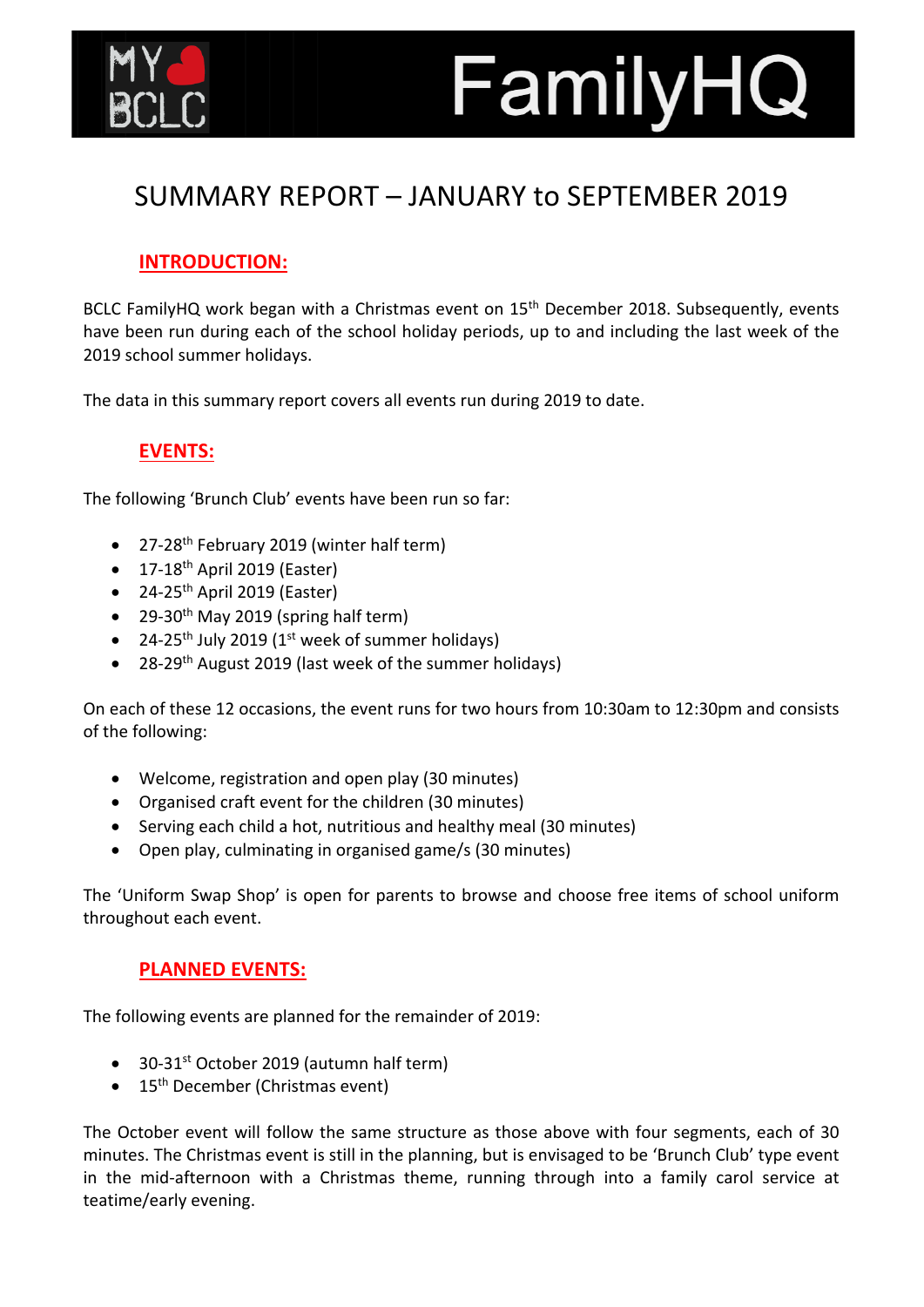

# FamilyHQ

## **DATA:**

## **1. Brunch Club Attendance:**

Attendance is calculated simply by counting the number of people attending each event and then totalling the number across all events (i.e. regular attenders will have been counted each time they came)

- 169 adults
- 375 children

## **Total attendance 544**

#### **2. Brunch club attendance by school:**

This is a breakdown of the how many children have attended brunch club from each of the 5 schools in the designated catchment area, that are the focus of the Uniform Swap Shop (see below)

- Cefn Cribwr 35
- Mynydd Cynffig 32
- $\bullet$  Tondu 33

Cynffig Comp $-6$ 





It is noteworthy and encouraging that the schools with the biggest attendance of children to brunch club are those most local to BCLC – this very much accords with the vision of the church to reach our local area!